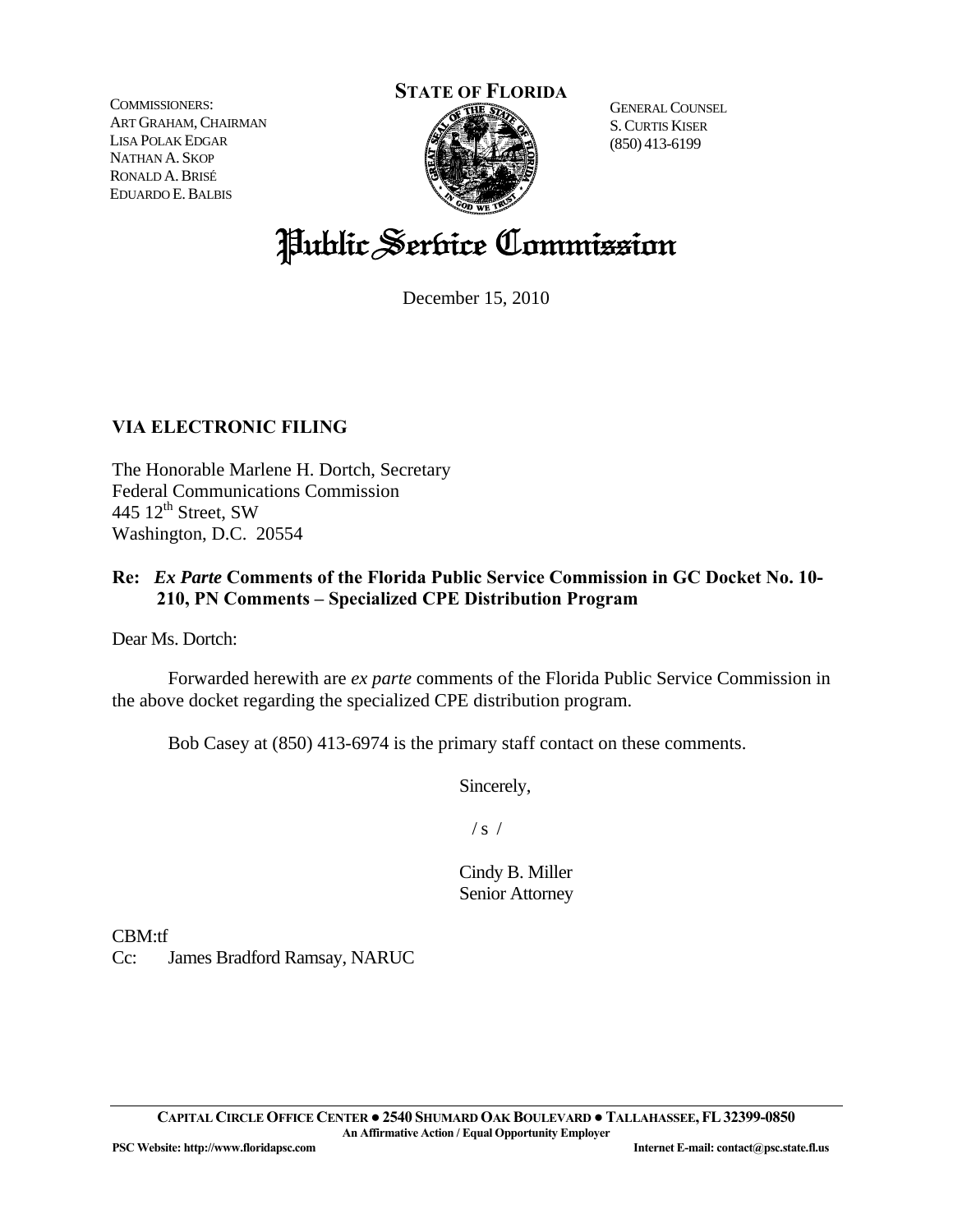### **Before the Federal Communications Commission Washington, D.C. 20554**

In the Matter of:  $\qquad \qquad$  )

PN Comments – Specialized CPE Distribution Program (1)

) CG Docket No. 10-210

## **EX PARTE COMMENTS OF THE FLORIDA PUBLIC SERVICE COMMISSION**

## **FLORIDA PUBLIC SERVICE COMMISSION**

CHAIRMAN ART GRAHAM COMMISSIONER LISA POLAK EDGAR COMMISSIONER NATHAN A. SKOP COMMISSIONER RONALD A. BRISÉ COMMISSIONER EDUARDO E. BALBIS

December 15, 2010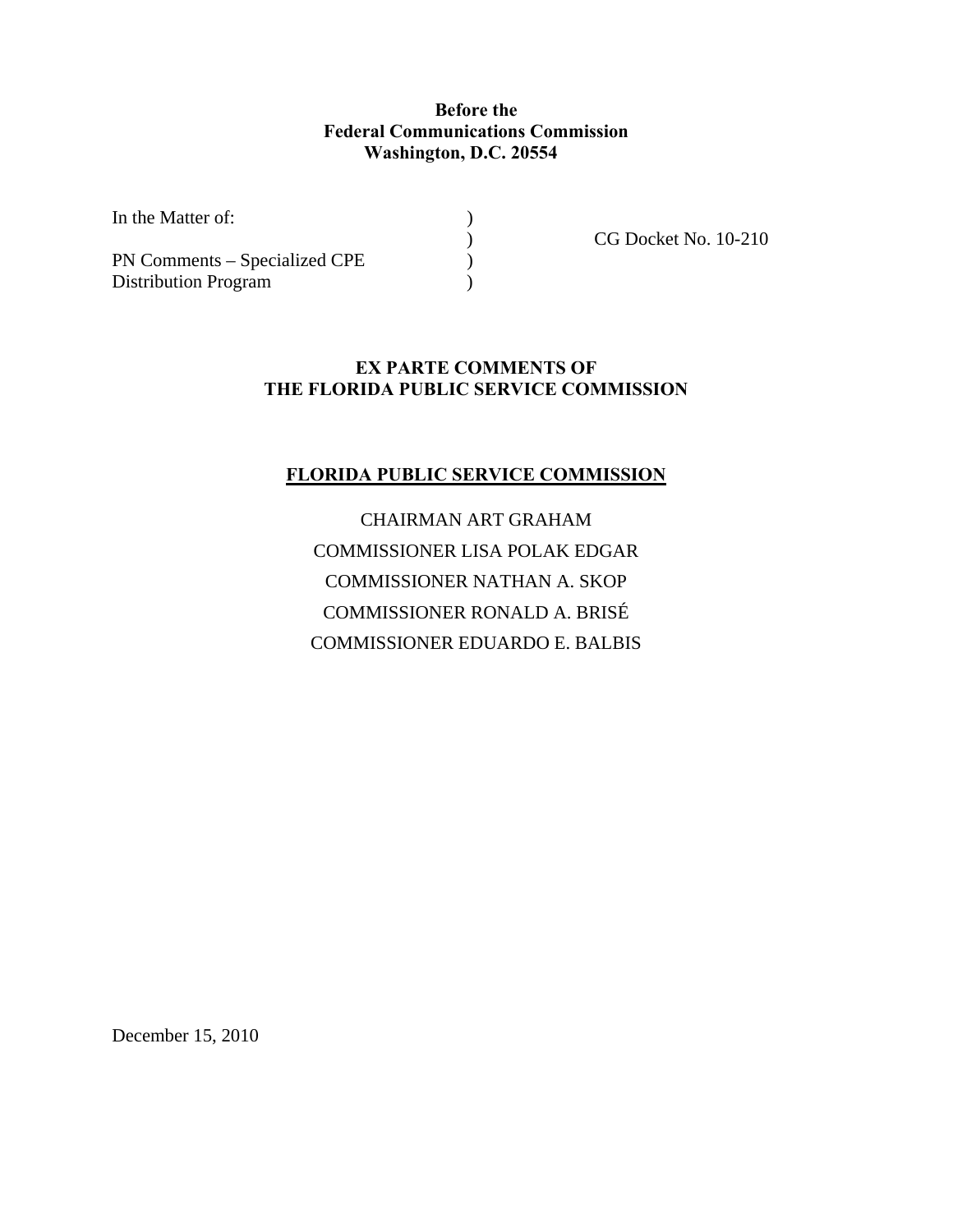#### **INTRODUCTION AND SUMMARY**

 The Florida Public Service Commission (FPSC) submits these ex parte comments in response to the Public Notice<sup>1</sup> (PN) released on November 3, 2010. In this PN, the Federal Communications Commission (FCC) seeks comment on issues related to the FCC's implementation of the requirement for a National Deaf-Blind Equipment Distribution Program (NDBEDP) as set forth in Section 105 of the Twenty-First Century Communications and Video Accessibility Act of 2010 (Accessibility Act).<sup>2</sup> Specifically, the FCC is looking for comments on eligibility, covered equipment, state program options, logistics and criteria for funding support, and oversight and reporting.

 The Deaf-Blind community in Florida is becoming increasingly active. The Florida Deaf-Blind Association (FDBA) was formed in 2004 to enhance independence through economic and social opportunities for all people who are Deaf-Blind in Florida. A new Web site for the FDBA was created in  $2010<sup>3</sup>$  along with an e-mail group of the Florida Deaf-Blind that communicate on a regular basis. The Helen Keller National Center For Deaf-Blind Youths and Adults  $(HKNC)^4$  registry includes 321 Deaf-Blind Floridians. According to the Southeast Regional Representative of HKNC, this does not include many others, especially the large number of senior citizens who do not self-identify as Deaf Blind or are not aware of reporting

<u>.</u>

 $1 \text{ CG}$  Docket No. 10-210, Released November 3, 2010, Consumer and Governmental Affairs Bureau seeks comment on implementation of requirement to define programs for distribution of specialized customer premises equipment used by individuals who are deaf-blind.

 $2$  The Accessibility Act, which was signed into law by President Obama on October 8, 2010, requires the FCC to take measures to ensure that people with disabilities have access to emerging communications technologies in the 21st Century. Section 105 of this law directs the FCC to establish rules that define as eligible for relay service support those programs approved by the FCC for the distribution of specialized customer premises equipment designed to make telecommunications service, Internet access service, and advanced communications, including interexchange services and advanced telecommunications and information services, accessible by low income individuals who are deaf-blind.

<sup>3</sup> http://www.fldeafblind.org/

<sup>&</sup>lt;sup>4</sup> Authorized by an Act of Congress in 1967, the Helen Keller National Center for Deaf-Blind Youths and Adults, located in Sands Point, New York, is a national rehabilitation program serving youth and adults who are deaf-blind.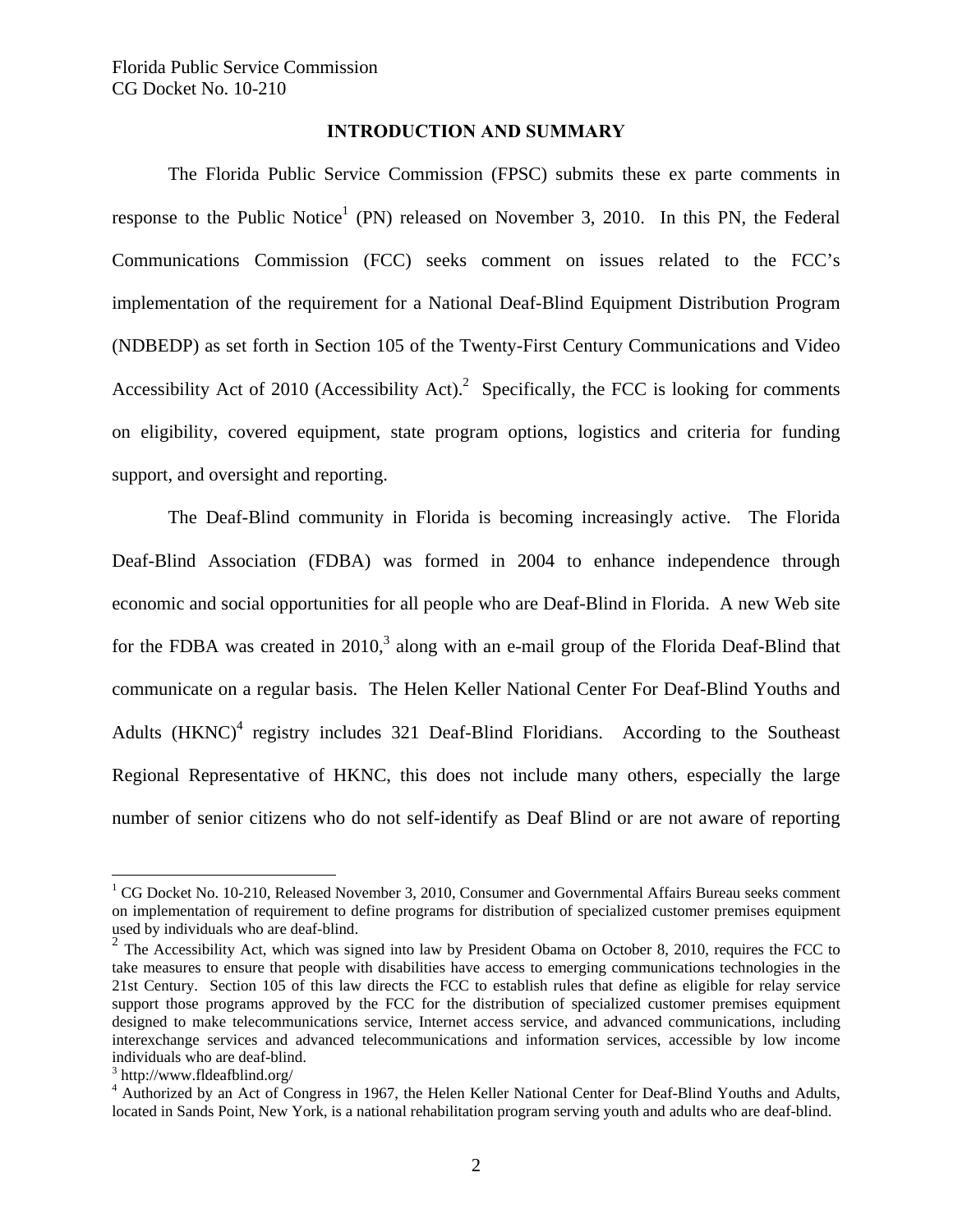their names to the HKNC registry. According to the Florida Coordinating Council for the Deaf and Hard of Hearing, nearly three million deaf, hard-of-hearing, deaf-blind, and speech-impaired citizens live in Florida.<sup>5</sup> Florida is the fourth largest state in the U.S. and has the second highest percentage of population who are deaf, hard of hearing, or deaf-blind.<sup>6</sup>

#### **Eligibility**

 In order to receive specialized telecommunications devices, Florida Statutes require a certification of persons as deaf or hard of hearing, speech impaired, or dual sensory impaired which includes a statement attesting to such impairment by a licensed physician, audiologist, speech-language pathologist, hearing aid specialist, or deaf service center director; by a statecertified teacher of the hearing impaired; by a state-certified teacher of the visually impaired; or by an appropriate state or federal agency. The licensed physician, audiologist, speech-language pathologist, hearing aid specialist, state-certified teacher of the deaf or hard of hearing, or statecertified teacher of the visually impaired providing statements which attest to such impairments shall work within their individual scopes of practice according to their education and training.<sup>7</sup>

 Florida Telecommunications Relay, Inc. (FTRI), a non-profit corporation formed by Florida statute, ${}^{8}$  serves as the administrator for the distribution of the specialized telecommunications devices in Florida . FTRI works with the Florida Division of Blind Services to qualify a deaf-blind applicant as eligible to receive equipment. Applicants must have both a hearing and vision loss and be able to read Braille efficiently to qualify. FTRI employs a qualified trainer that communicates with each applicant to determine Braille efficiency and the

 $\overline{a}$ 

<sup>&</sup>lt;sup>5</sup> 2009 Florida Coordinating Council for the Deaf and Hard of Hearing Report to the Governor and Legislature of the State of Florida.

<sup>6</sup> 2007 Florida Coordinating Council for the Deaf and Hard of Hearing Report to the Governor and Legislature of the State of Florida.

<sup>&</sup>lt;sup>7</sup> Section 427.705(5)(a), Florida Statutes.

 $8$  Section 427.704(2), Florida Statutes.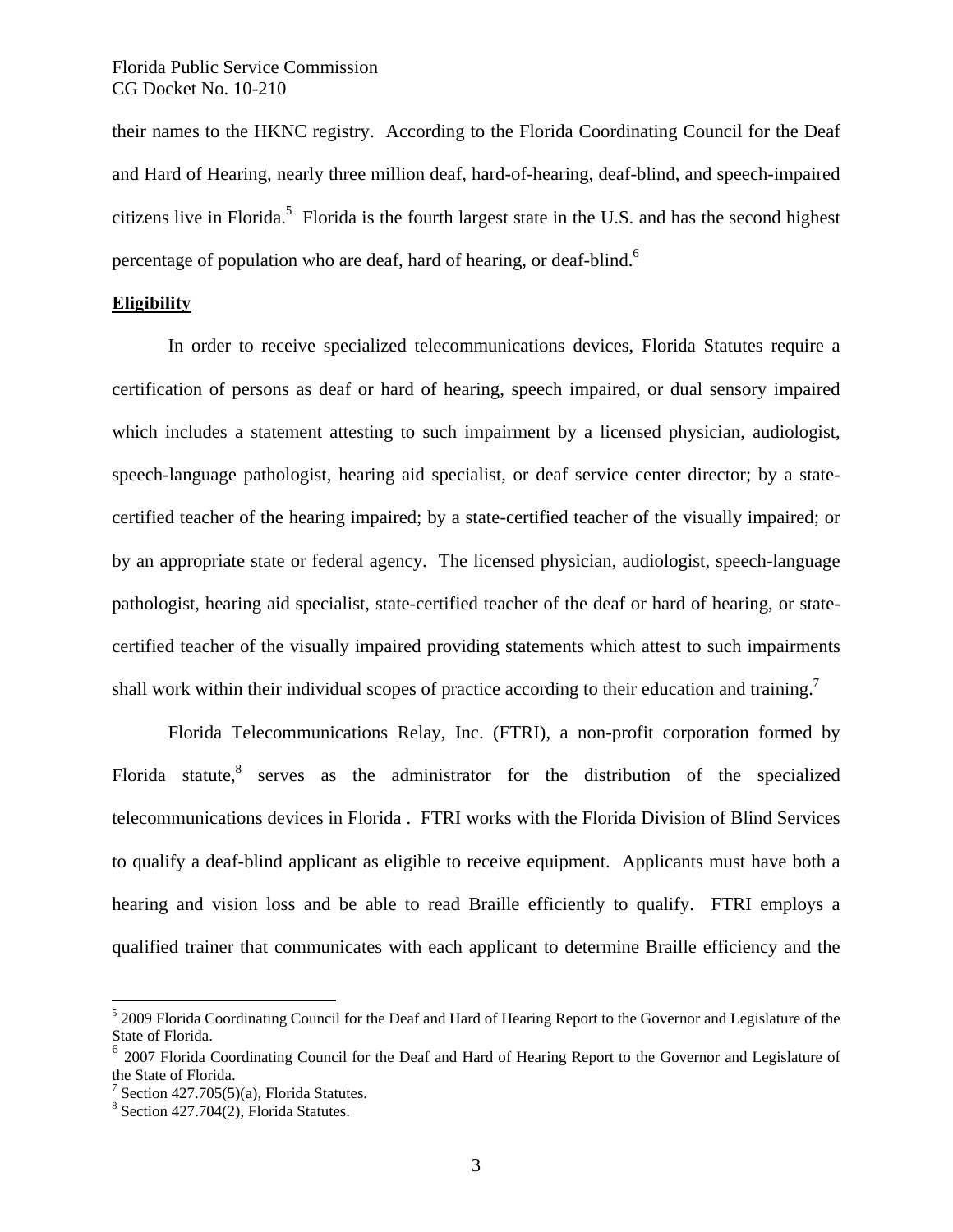$\overline{a}$ 

type of equipment that best fits the needs of the person. Florida's program does not have an income test for eligibility. Equipment is provided to any citizen without regard to level of income.

 For purposes of implementing the National Deaf-Blind Equipment Distribution Program (NDBEDP) for low-income consumers, the FPSC believes that using the definition of "qualifying low-income customer" as used in the Federal Universal Service Low-Income Program would provide the most efficient means to determine eligibility under the Accessibility Act. In Order 04-87, $9$  the FCC agreed with the Federal Universal Service Joint Board that states that operate their own Lifeline/Link-Up programs should maintain the flexibility to develop their own certification procedures including acceptable documentation to certify consumer eligibility under an income-based criterion. The FPSC agrees with the FCC statement that this flexibility will permit states to develop certification procedures that best accommodate their own Lifeline participants based on the available resources of state commissions, each state's eligibility criteria, and local conditions. This same state certification flexibility should apply to the NDBEDP. Applicants for equipment provided under the NDBEDP should be allowed to qualify by participation in a Lifeline-qualifying program as defined by each states' relay oversight authority, or provide evidence of income as required by 47 CFR  $\S$  54.410.<sup>10</sup> Since each state has its own Lifeline-eligible program criteria and income criteria already in place, implementation of the NDBEDP should provide little difficulty.

<sup>&</sup>lt;sup>9</sup> In the Matter of Lifeline and Link-Up, WC Docket No. 03-109, Report and Order and Further Notice of Proposed rulemaking, FCC 04-87, ¶29, Released April 29, 2004.

 $10$  Acceptable documentation of income eligibility includes the prior year's state, federal, or tribal tax return, current income statement from an employer or paycheck stub, a Social Security statement of benefits, a Veterans Administration statement of benefits, a retirement/pension statement of benefits, an Unemployment/Workmen's Compensation statement of benefits, federal or tribal notice letter of participation in General Assistance, a divorce decree, child support, or other official document.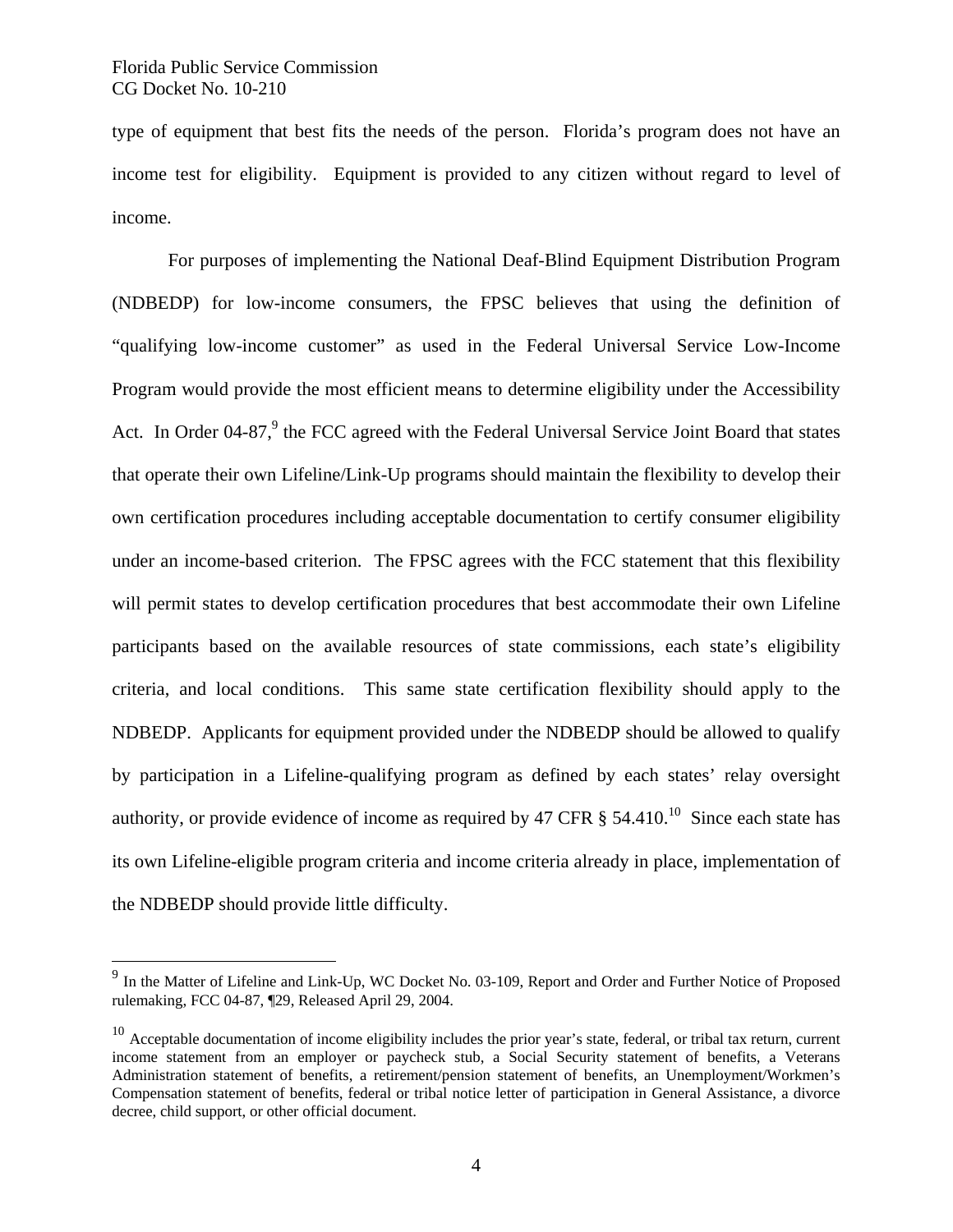#### **Covered Equipment**

 Florida currently distributes the Deaf-Blind Communicator (DBC) manufactured by Humanware. FTRI purchases the DBC directly from Humanware which offers repair and maintenance services along with extended warranties. Cost of the equipment with the extended warranty ranges from \$7,000 to \$8,500 each. The NDBEDP should include provisions for software upgrades and on-going maintenance costs of the equipment.

 The specialized telecommunications devices distributed by FTRI remain the property of FTRI but are available to individuals as long as they remain qualified to participate in the program. FTRI does not generally exchange equipment when there is a modification or upgrade but does exchange equipment when needed because of maintenance. Exchanges are generally on a like-model for like-model basis so long as the equipment is available.

#### **State Program Option**

 To date, over 430,000 individuals have received some type of equipment that allows them to access the telecommunications system as authorized by Florida law. Providing reliable and effective equipment to the deaf-blind community has been challenging up until the recent development of the DBC. FTRI has distributed 14 DBCs since August 2009.

 The FPSC believes that state Equipment Distribution Programs should become the primary means of distributing equipment under the NDBEDP. In Florida, FTRI has a proven and sound infrastructure with nearly 20 years of experience and desires to remain the distributor of specialized telecommunications equipment. FTRI has an excellent reputation for providing timely and quality services throughout the state. In addition to its central office located in Tallahassee, Florida, FTRI has twenty three regional distribution centers across Florida to handle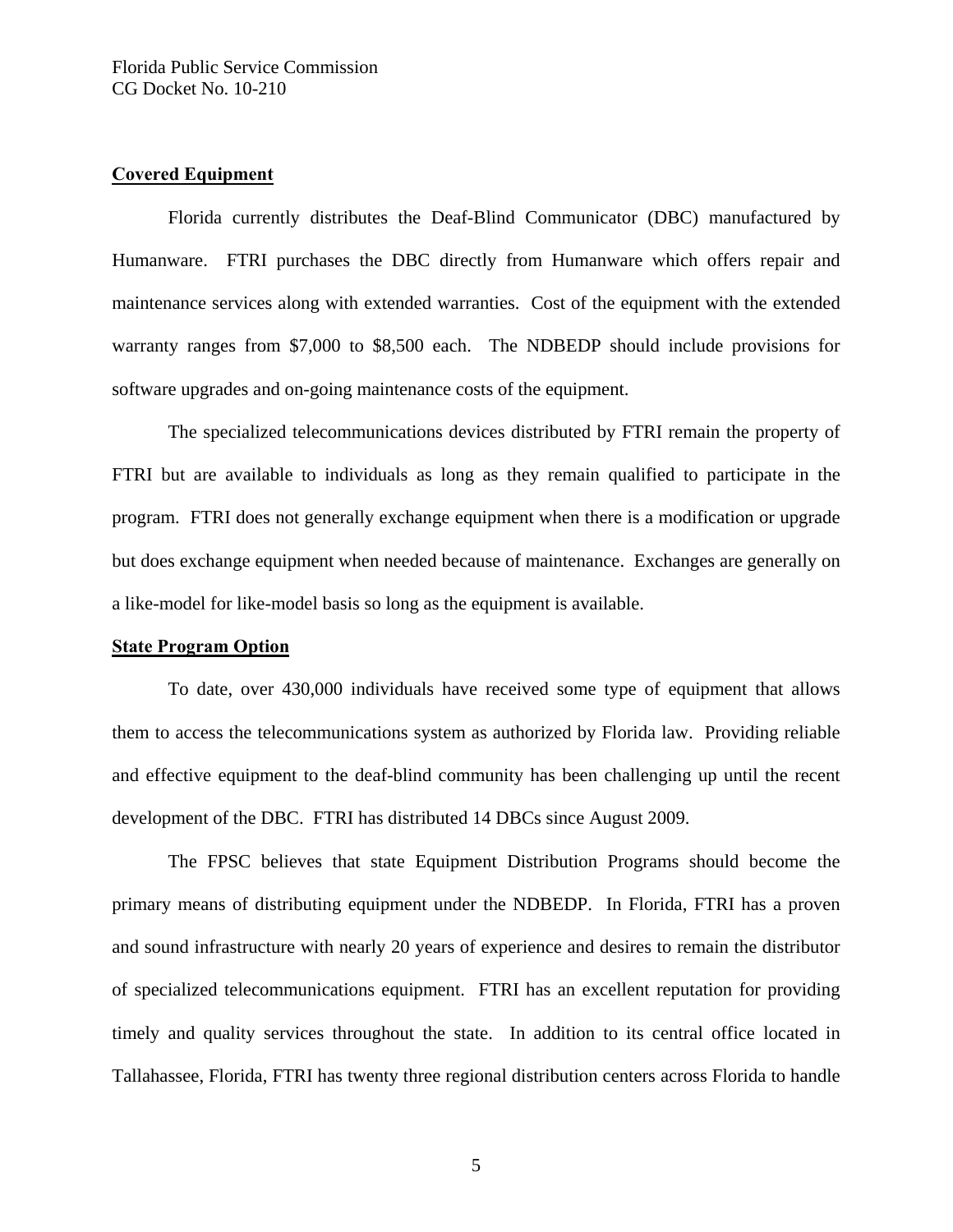#### Florida Public Service Commission CG Docket No. 10-210

the distribution of equipment and training of users of the equipment. State programs, as approved by NDBEDP, should be allowed to submit actual cost of equipment, extended warranty, training (to include related travel and support Service Provider for trainers who are deaf-blind), on-going maintenance, technological software upgrades, hardware equipment upgrades, and administrative costs on a monthly basis for reimbursements. Copies of the deafblind application, actual CPE manufacturer and training invoices plus the administrative fee should be sufficient documentation.

#### **Logistics and Criteria for Funding Support**

 State programs that are currently mandated under state statutes to distribute specialized telecommunications equipment should be approved upon submission of a letter of interest along with a copy of the respective state statute or similar document. Programs approved by the NDBEDP to distribute equipment should be allowed to work within their existing state qualification requirements or criteria. Generally, state programs, through experience and networking with each other, are best situated to make decisions on appropriate equipment for their targeted population. It is in the best interest of state program administrators and deaf-blind consumers to select equipment that best meets their needs.

 Florida has existing procedures to effectively qualify individuals for their program and therefore additional screening or assessment is unnecessary. FTRI employs a deaf-blind individual that assesses and trains qualified applicants for the DBC. The trainer reports to FTRI the outcome of the training and whether additional training is necessary. Subsequent training is scheduled and will continue to be available as long as the individual needs it.

 Florida limits the number of basic pieces of equipment an individual may receive but if there are multiple members in a household who are eligible for a piece of equipment, they each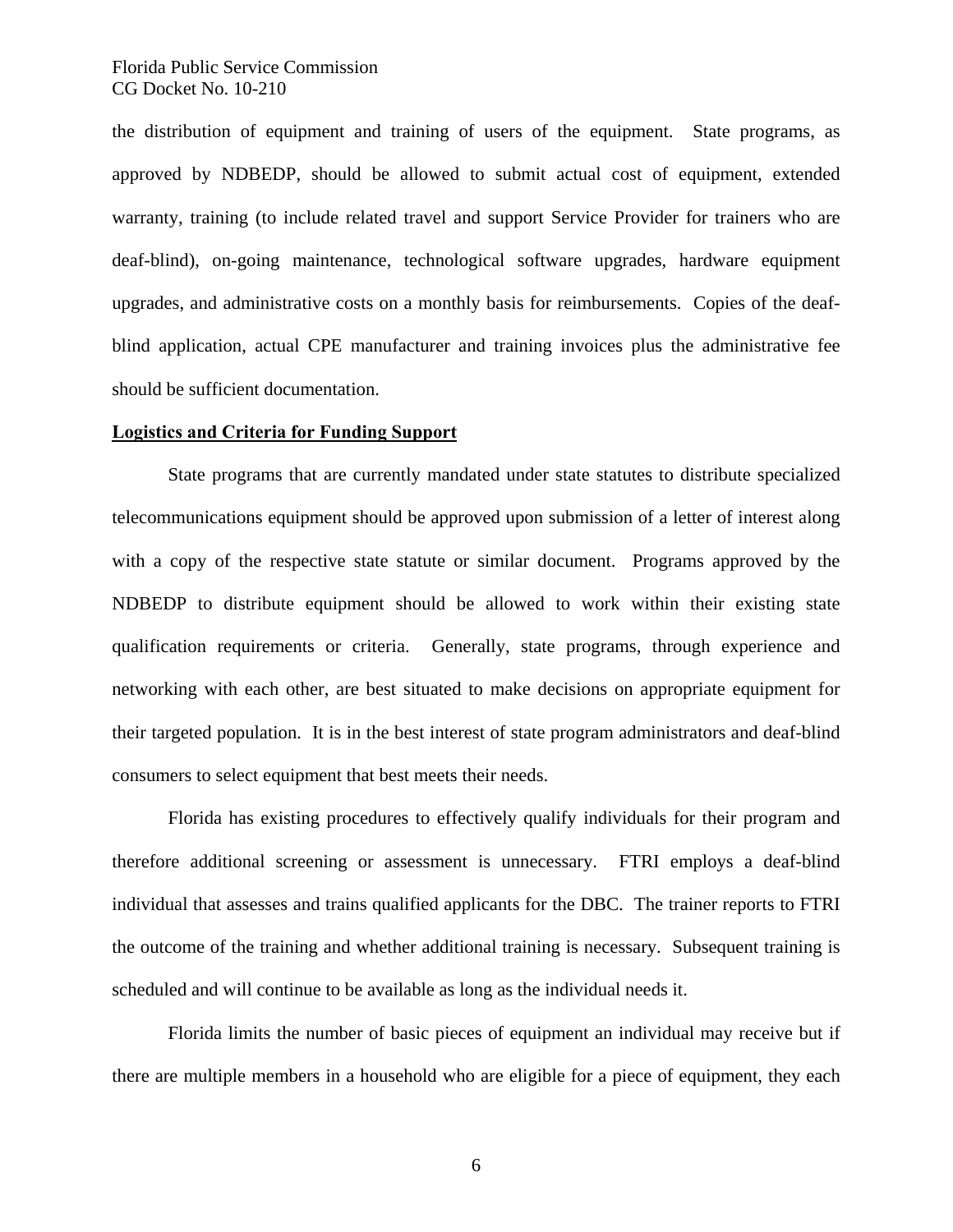#### Florida Public Service Commission CG Docket No. 10-210

individually are eligible to qualify. FTRI does provide maintenance on equipment which it distributes, generally through a warranty. Equipment will remain with the program for the life of the equipment. If equipment is under warranty, it may be refurbished and reissued to another client. The more expensive equipment may be repaired beyond the life of the warranty depending upon a number of considerations.

 As to funding for existing programs, equipment funded under the NDBEDP should be funded 100% of the actual cost to approved state programs. Capping the amount of funding per state would defeat the purpose of ensuring that deaf-blind consumers get served under this Act. As previously mentioned, Florida is the fourth largest state in the U.S. and has the second highest percentage of population who are deaf, hard of hearing, or deaf-blind. Capping the amount of funding per state may hinder services to the Florida deaf-blind population which needs the services to communicate with families, friends, and the workplace.

#### **Oversight and Reporting**

 Records regarding distribution of equipment and certification of equipment users should be kept for the preceding three years in addition to maintaining the documentation for as long as the consumer uses the equipment. This policy would coincide with the record retention requirements governing the Lifeline/Link-Up programs found in 47 CFR § 54.417.

 FTRI has a database that captures client information and can provide reports reasonably necessary. Active client information remains in the database as long as the client is a participant of the program. Inactive client information is archived. By statute, FTRI produces an audited annual report which is submitted to the FPSC. FTRI would be able to provide this along with a separate special report on the number of CPE distributed and funded by the NDBEDP.

7